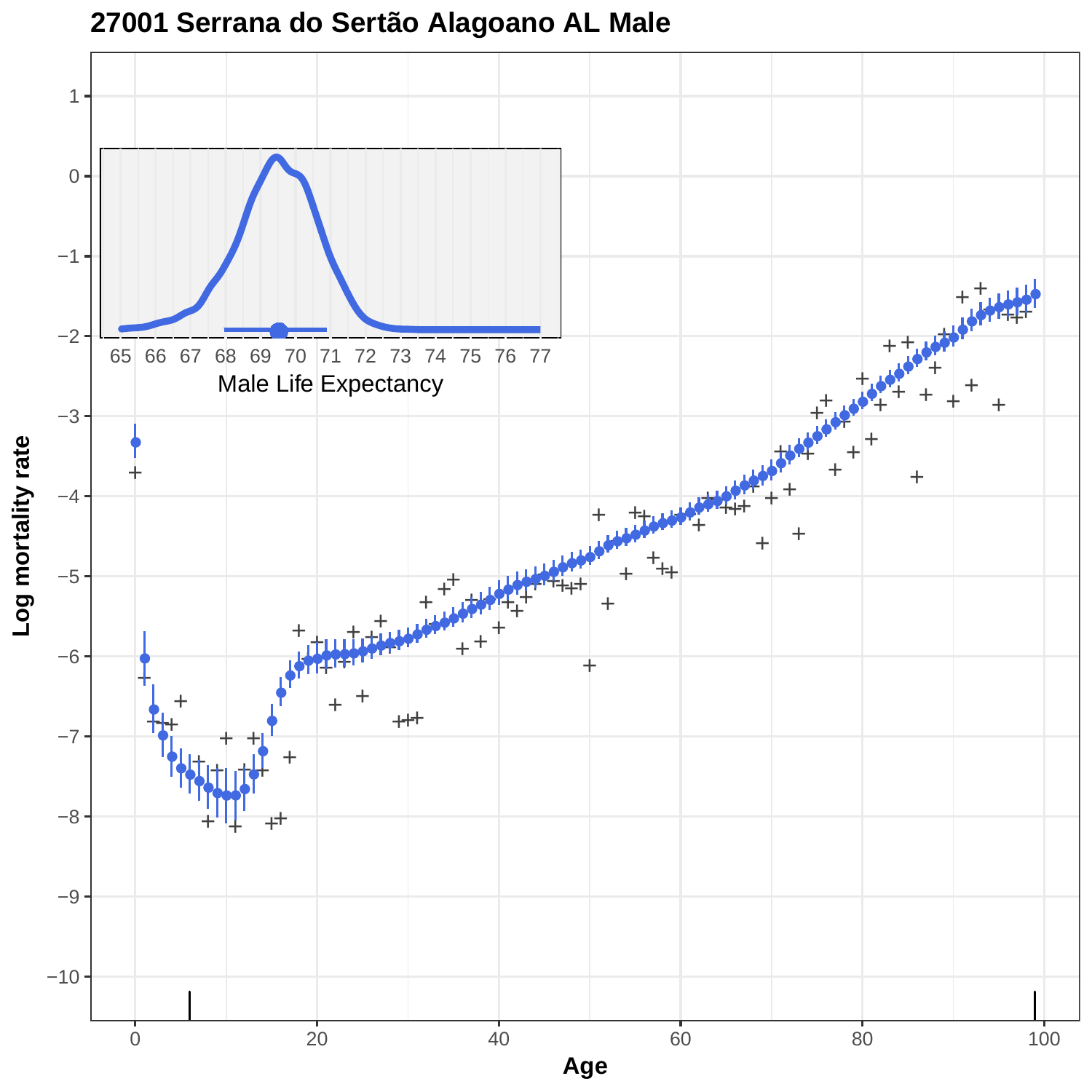

# **27002 Alagoana do Sertão do São Francisco AL Male**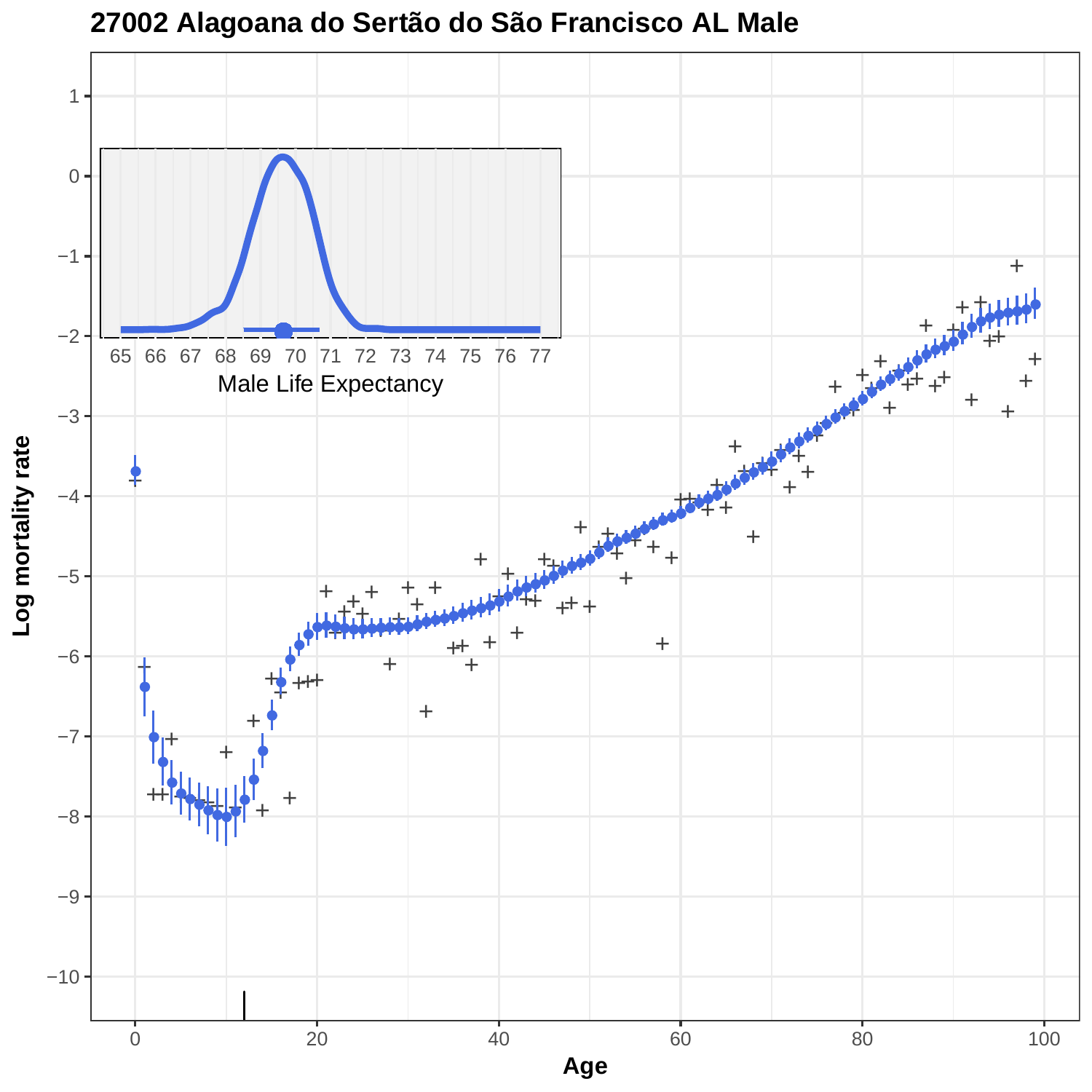

**27003 Santana do Ipanema AL Male**

**Log mortality rate**

**Age**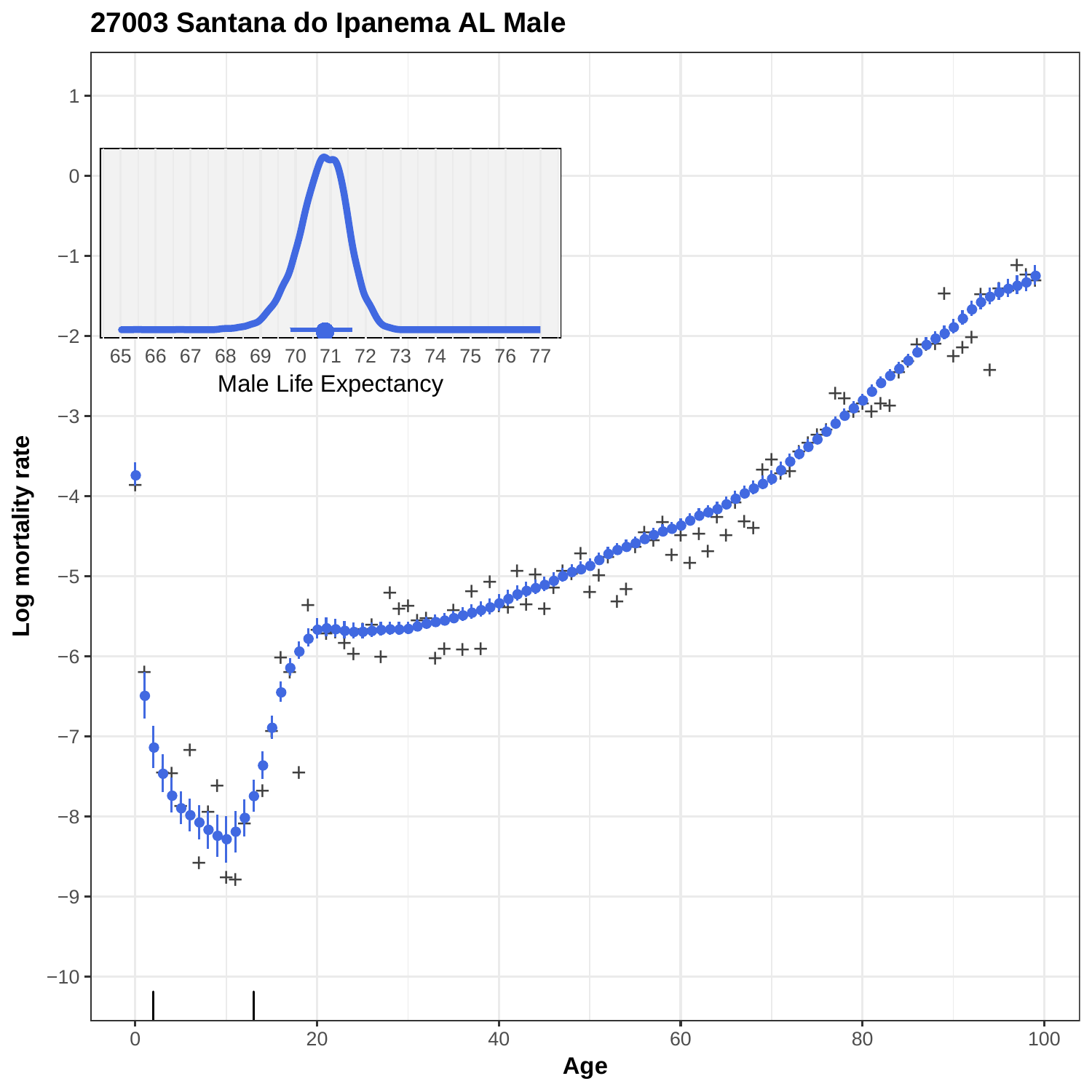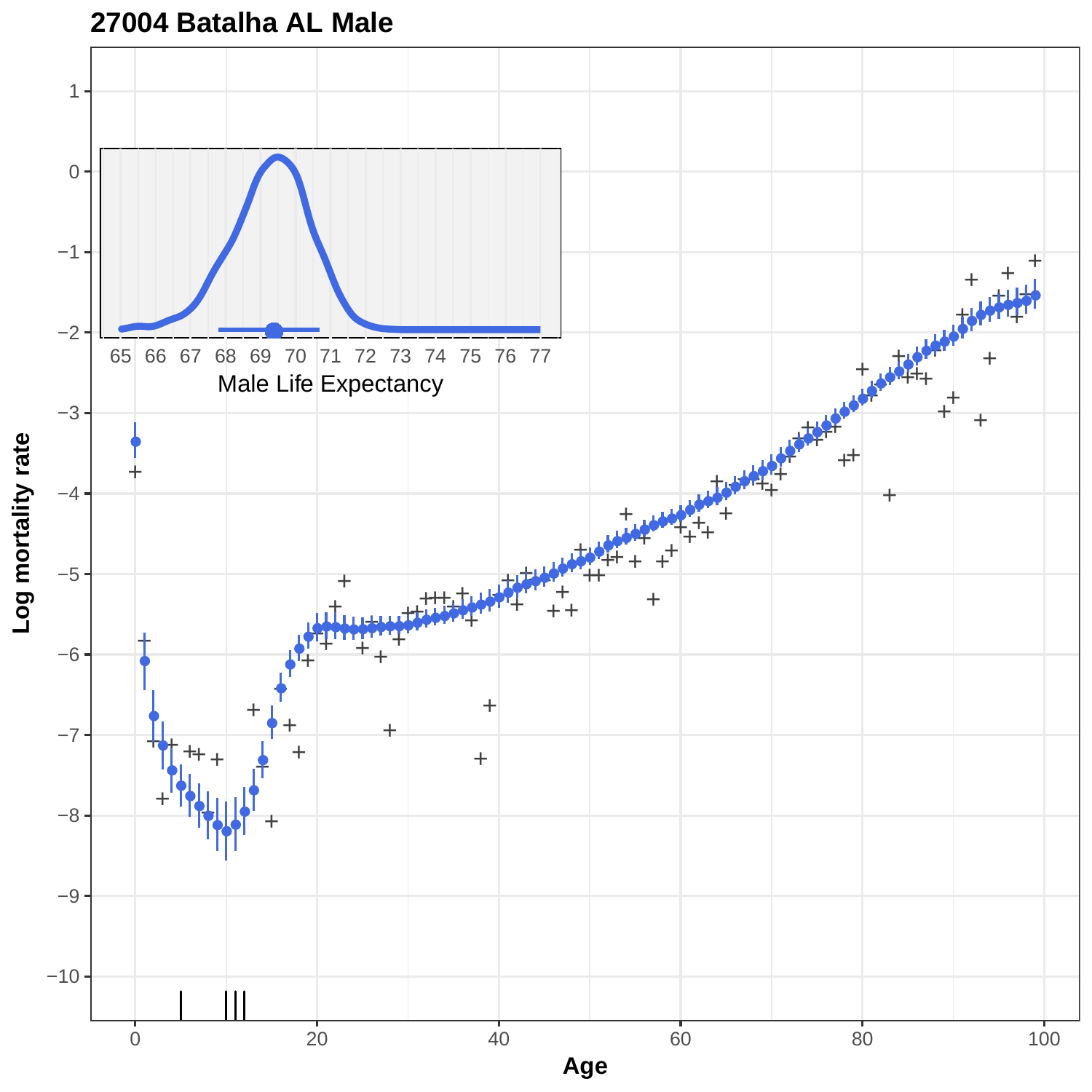

# **27005 Palmeira dos Índios AL Male**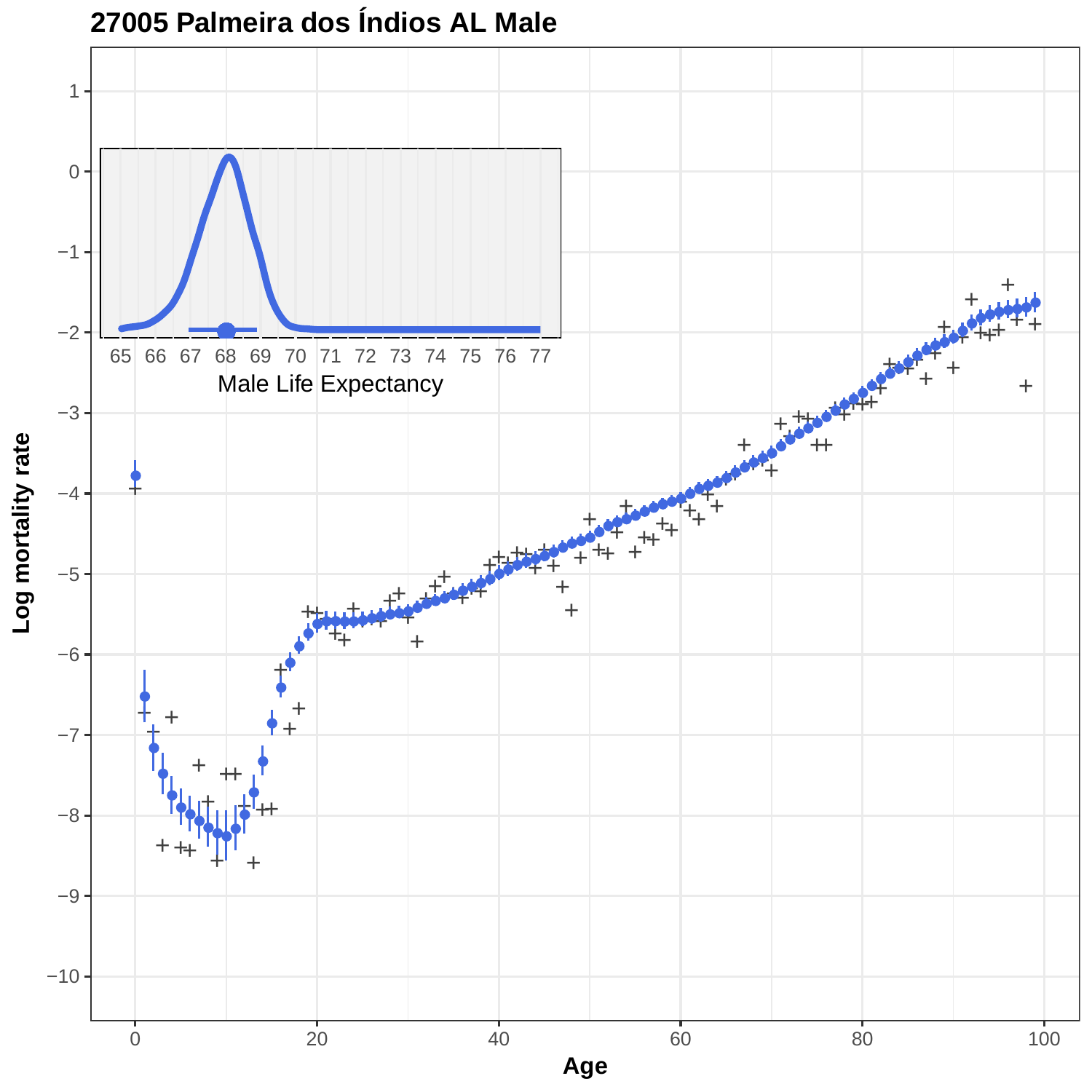**27006 Arapiraca AL Male**

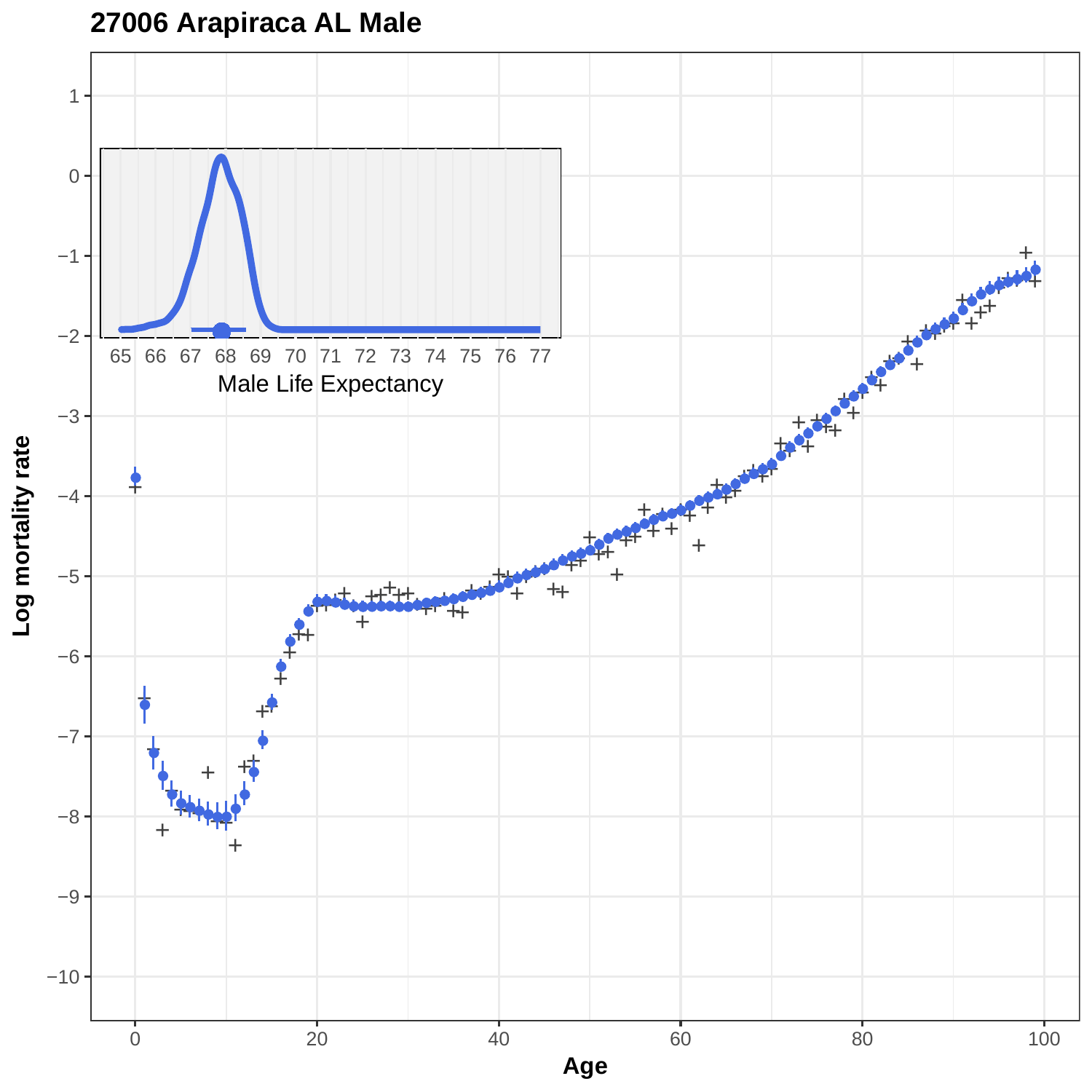

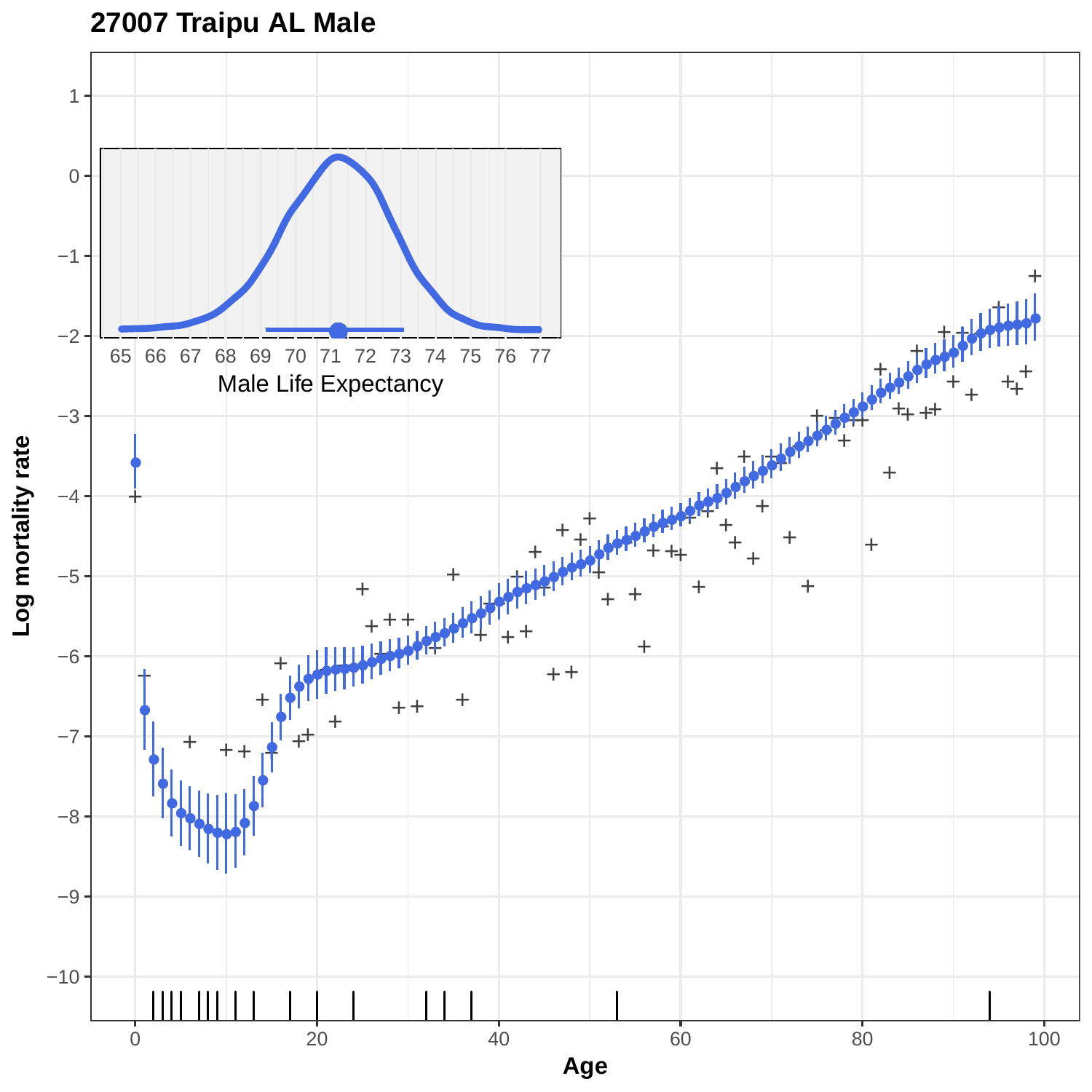

**27008 Serrana dos Quilombos AL Male**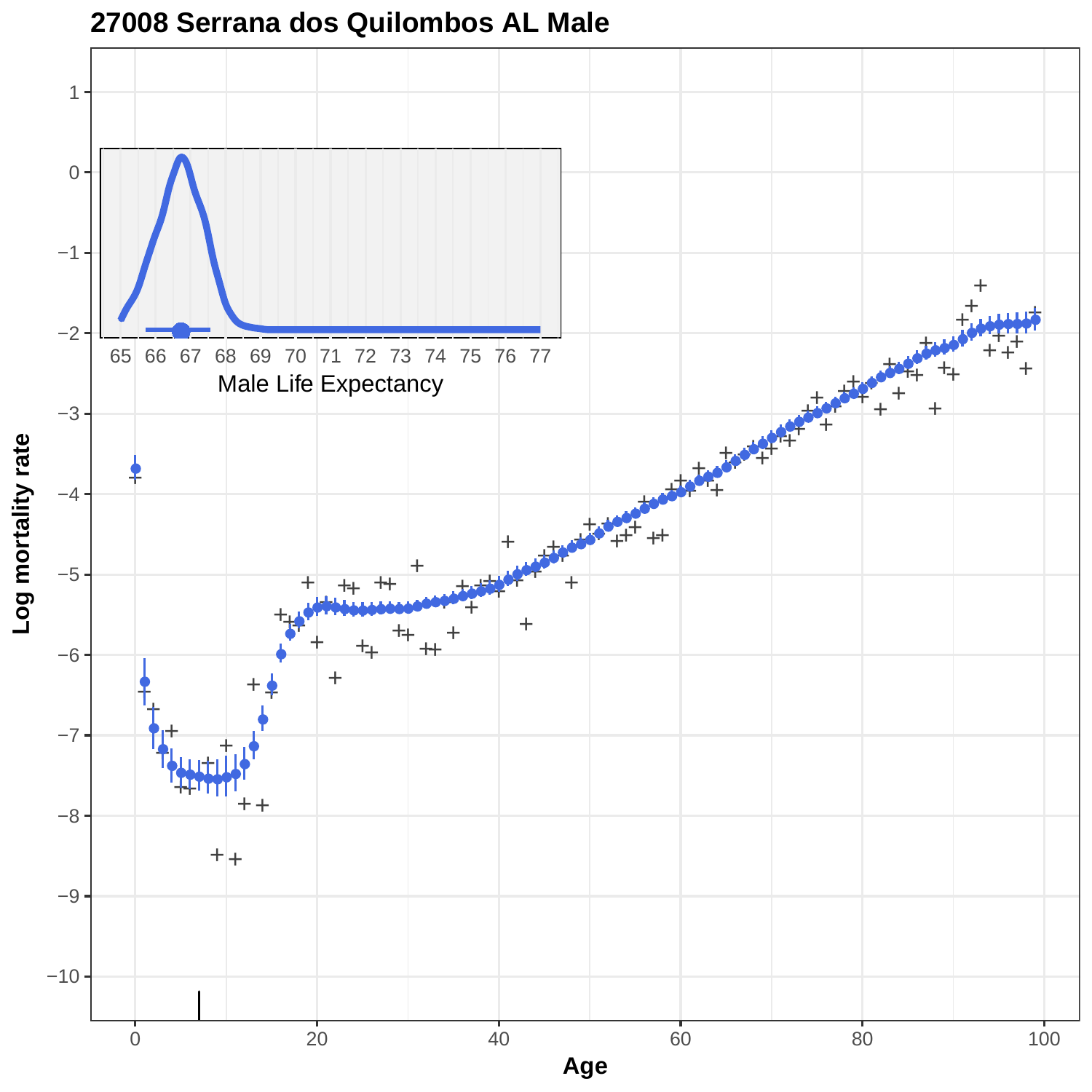# **27009 Mata Alagoana AL Male**

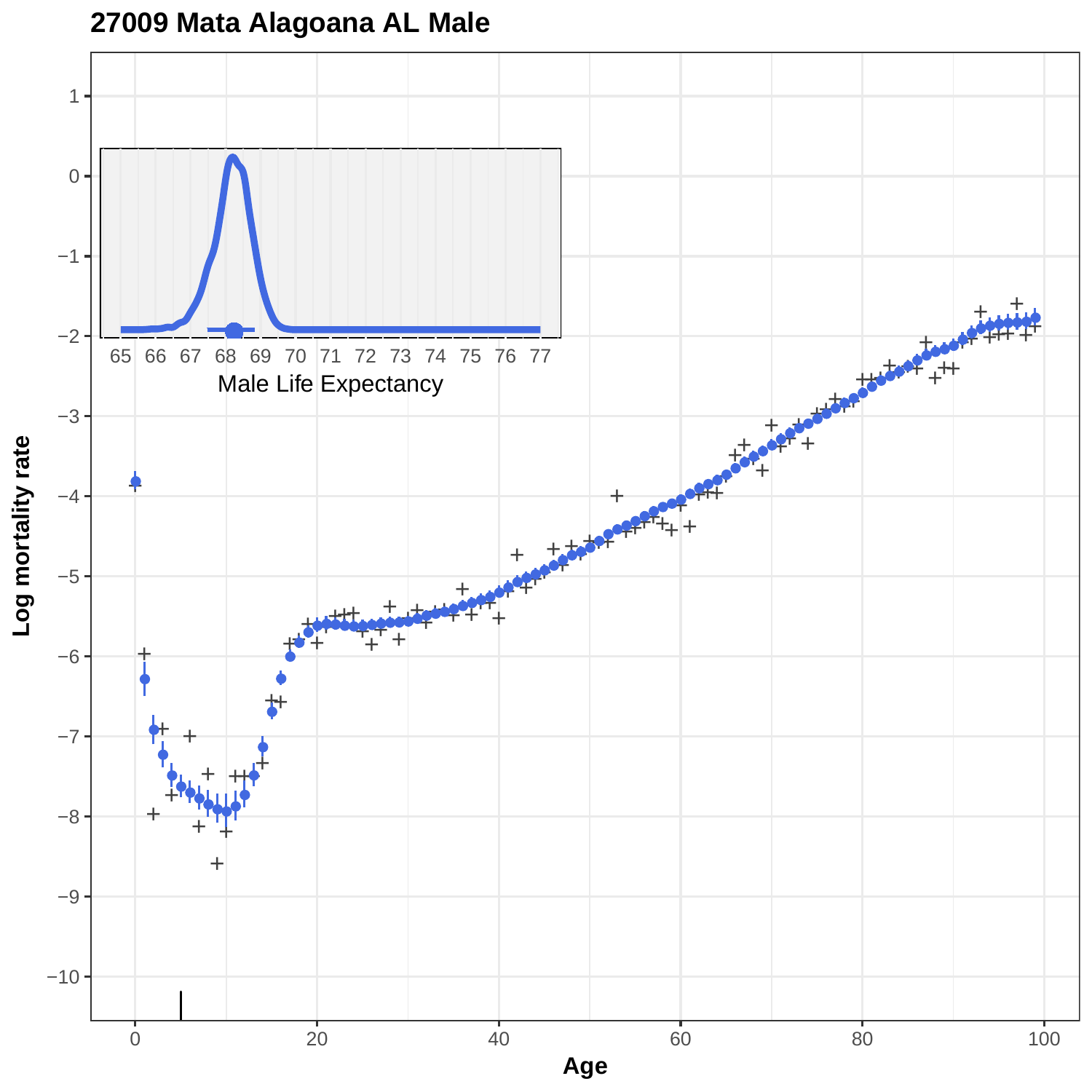

**27010 Litoral Norte Alagoano AL Male**

**Age**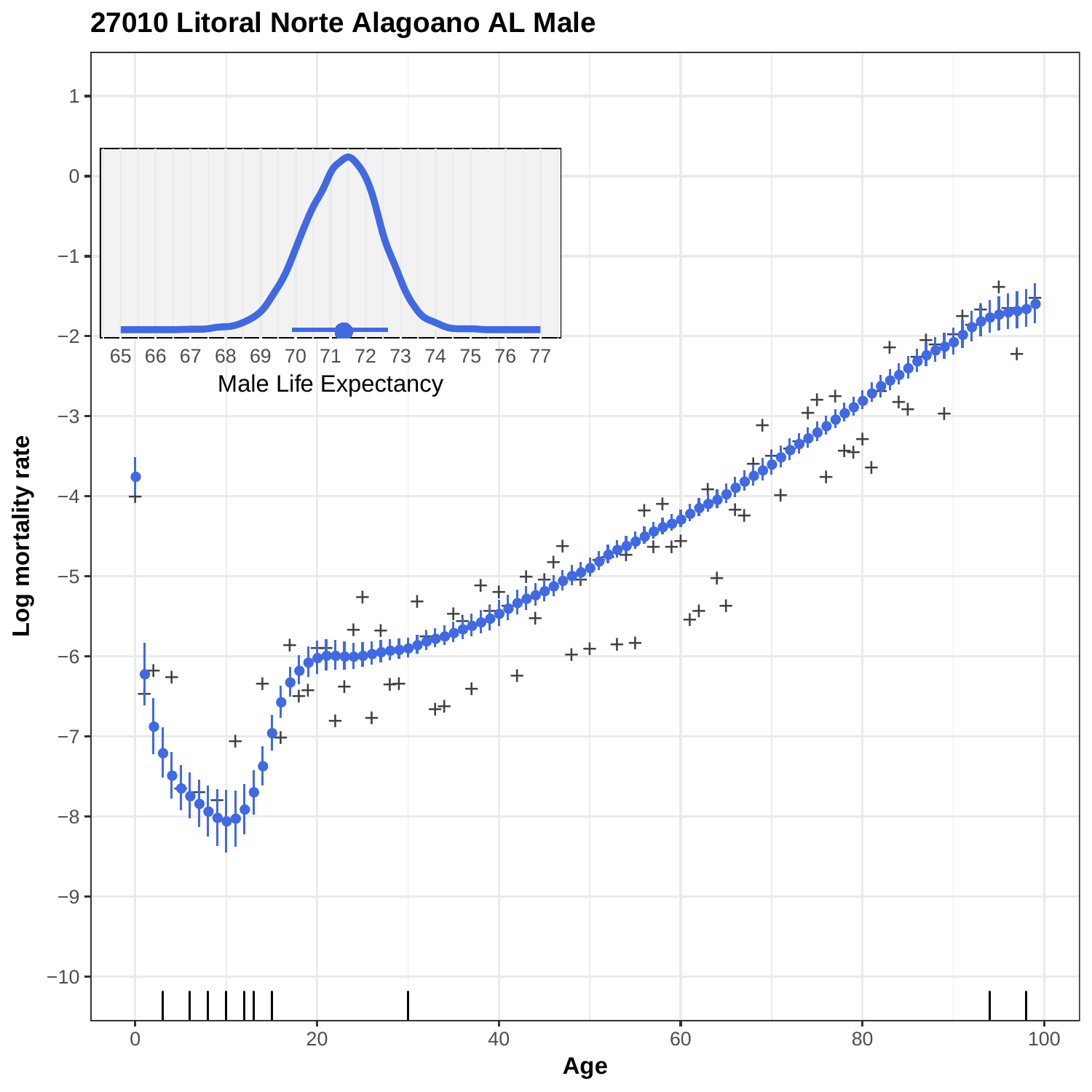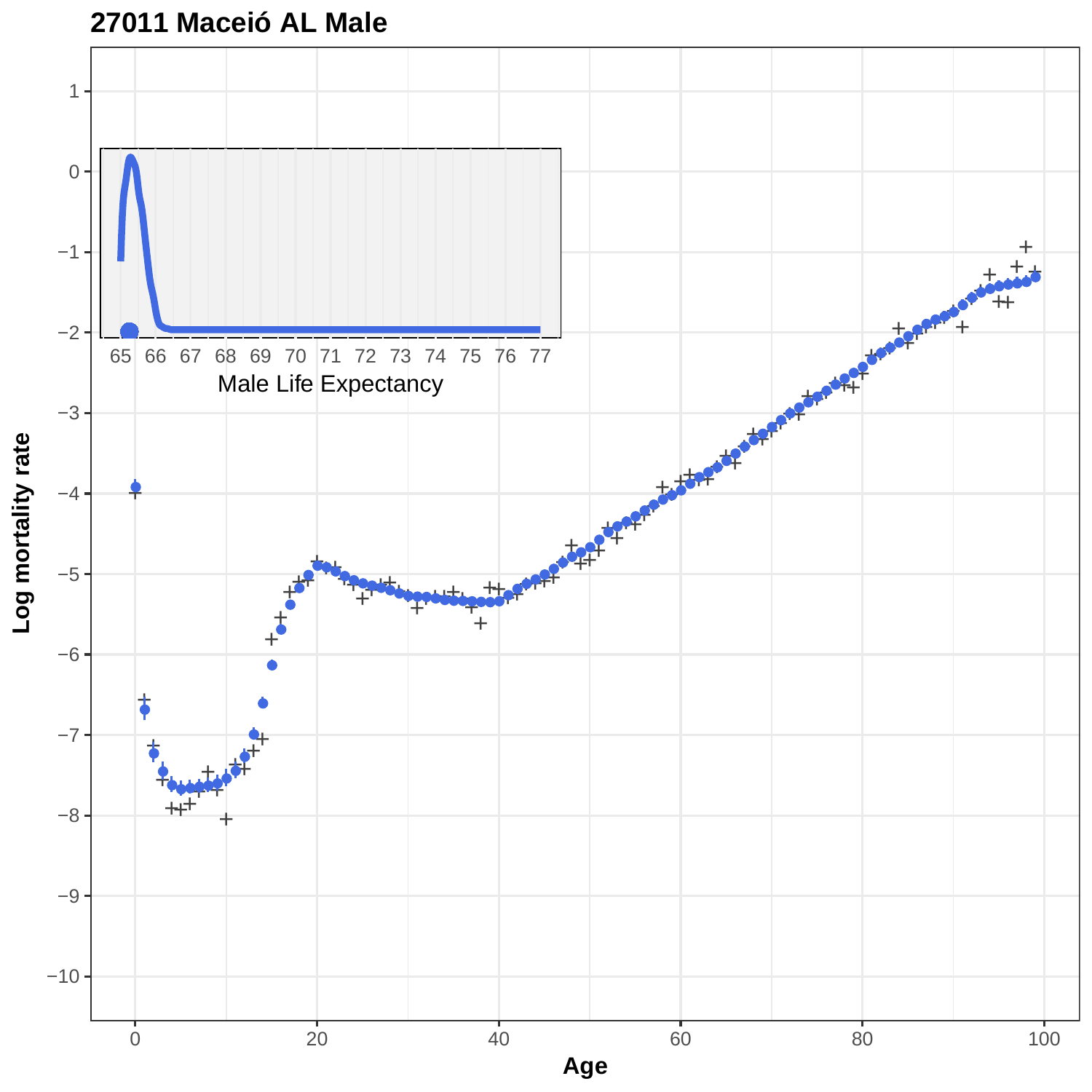

# **27012 São Miguel dos Campos AL Male**